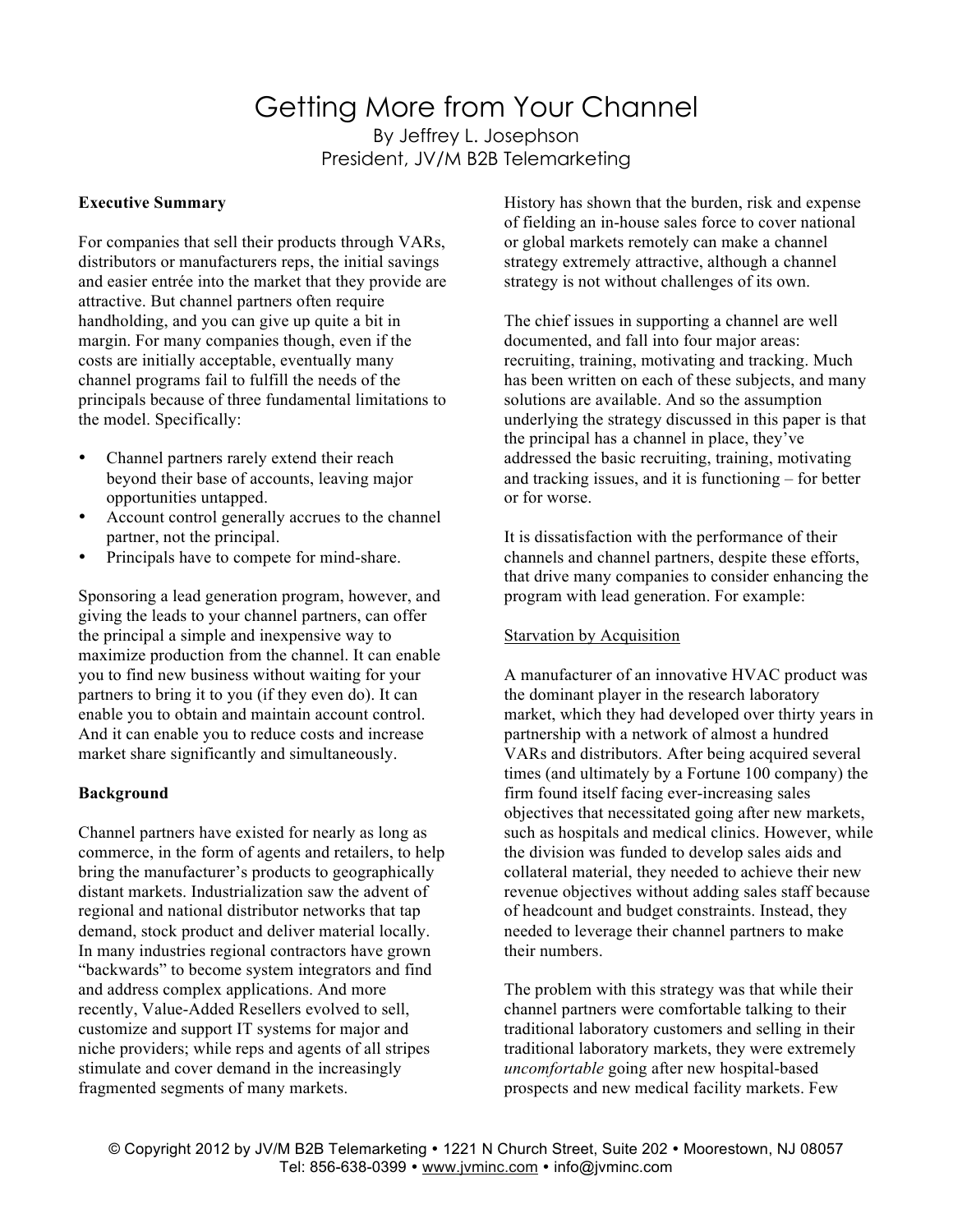channel partners had ever called on hospitals before; and none had any contacts.

To be sure, the decision processes, the economics and even the applications were different, and so despite extensive training, a year after the rollout the division was far from its goal, and getting farther and farther behind.

Having tried everything else to motivate their reps, the company called JV/M to see if we could generate qualified sales leads for their channel partners. That is, the manufacturer would invest in a lead generation program where the appointments would be set for their VARs. The VARs' salespeople would attend the calls, aided when necessary by the principal's regional manager, but the lead would basically be a gift to the VAR.

As a high-end B2B telemarketing company, JV/M has conducted numerous campaigns targeting hospitals and clinics, including the CFOs, engineers and facility managers who make the decisions. We also had experience prospecting to the third-party architects, engineering firms and consultants who did the design work. And we had familiarity with the technology.

But, most importantly, we had had extensive experience working on behalf of principals who funded lead generation centrally on behalf of their various channel partners. So we understood the sales processes, the economics and, especially, the politics.

We know, for example, that VARs can be very proprietary about their territories, and that personal communication with the VAR was the key to managing it. We understand the logistical issues of scheduling appointments for dozens of independent sales reps, and how different VARs can have different lead qualification criteria.

We also understand that the principals themselves vary greatly in how they manage their programs. For example, some programs are run by the sales department, while others are run by marketing, either of which can have an enormous (and potentially negative) impact – although a good lead generational program can go a long way towards ameliorating that.

In any event, after a two-week planning exercise, JV/M implemented a two-month pilot program for under ten thousand dollars that generated more than a dozen qualified sales leads – worth over one million dollars in sales. By the end of the pilot program – which resulted in double the expected number of leads – all of the participating channel partners wanted to continue the campaign. The company was able to get back on plan with their sales results. And, as a bonus, the campaign uncovered a half-dozen national accounts, against a goal of two for the year, that weren't even part of the program.

# The One-Armed Paper Hangers

A Fortune 200 manufacturer of networking equipment had a field sales force of forty direct reps, and an equal number of VARs and distributors through whom they worked. Because of the volume of quotes generated by the channel though, few of the in-house salespeople had time to look for new business, and so growth had been flat (and below objectives) for over two years. The company tried incentive programs to goose the channel, and implemented SAP to make sure nothing fell through the cracks, but it was to no avail. By their own calculations their market share was falling; and by their own research, they were missing out on hundreds of millions of dollars in new business that was going to competitors.

The problem was that their in-house salespeople were too busy preparing quotes (that were stimulated by the distributors and VARs) to go after new business themselves. But much of what they quoted, they lost – or got substituted – because they lacked any account control, or leverage with the channel (who also handled competitors' equipment).

In a classic Catch-22, the company's reps were too busy trying to close business to go after new business that would have given them the positioning they needed to get a favorable close rate. And their channel partners were making things worse by turning them into column-fodder: substituting, forcing them to discount the product, or play defense.

A visionary marketing expert in corporate, however, figured that if he could put together a lead generation program, he could kill two birds with one stone. First, he could find new business early enough in the project life cycle to get specced in – increasing the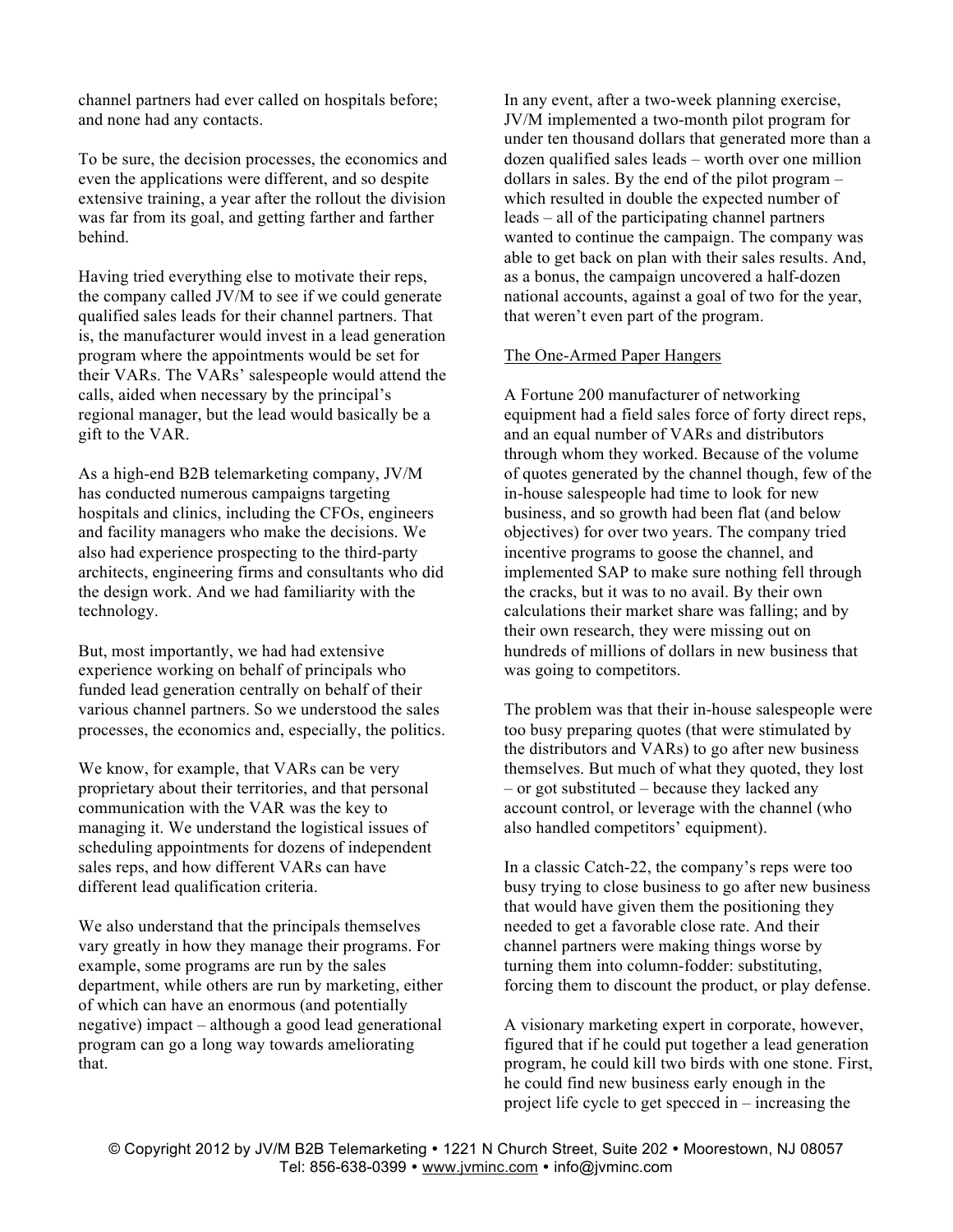likelihood that he'd win the business. Second, his reps could use the leads as leverage with the channel, and force them to hold spec. In either case, the inhouse reps could go after the business themselves, or they could give it to a distributor or VAR on the condition that there would be no substitution.

During the four-month pilot program, the campaign found over \$12 million in new sales opportunities, and by the end of the first year it had found over \$400 million in potential deals. The sales reps gained immediate and strong leverage over their distributors, and played one against the other based on loyalty. And so market share started ticking up, along with prices. By the end of the second year, over \$60 million in new business had closed, for a total cost of less than \$500K.

### A Win-Win in the SMB Market

Generating leads for channel partners works even for smaller companies, as shown in a long-running campaign targeting the education market. In this case, a company that develops K-12 curricula for math, science, business and IT sold through a small network of dealers who focused on schools. Most of the dealers' revenue came from furniture and fixtures, but the curricula provided an additional line they could use to generate ongoing revenues. The problem was that the dealers didn't have the resources to expand beyond their core geographies, which were smaller than their exclusive territories.

Implementing a lead generation program, however, made it economical for the dealers to go after geographically remote business. In a classic win-win, the dealers were able to increase their sales for no more than the cost of a tank of gas, while the principal needed to contribute only the modest cost of lead generation.

As a result of the campaign, sales more than doubled annually for four years, making the vendor the dominant player in their market.

## **Discussion**

Working through independent Manufacturers Reps, VARs and distributors presents a unique set of opportunities - and challenges. Manufacturers Reps, VARs and distributors can help you generate sales in their established territories relatively quickly and

inexpensively. But getting them to open new or underdeveloped geographical areas or vertical markets can be frustrating and expensive. And after the initial honeymoon, keeping Manufacturers Reps, VARs and distributors performing at a high - or even acceptable - level is often difficult. By implementing a lead generation program and giving the leads to your partners, you can get all the benefits that channel programs offer - and more - while eliminating most of the barriers to success. So you'll get a higher ROI, with less investment, and a lot less risk and pain.

# Why Use Channel Partners?

Independent channel partners (Manufacturers Reps, VARs, distributors, etc.,) have a significant place in the market, and offer a number of benefits. For example, channel partners already have a presence in the market, and often have established relationships with accounts you want to target. Channel partners therefore reduce the burden of creating awareness with prospects, building rapport and, often, stimulating interest - thereby saving you time, and reducing your market risk. Channel partners also usually work on straight commission, and pay their own expenses, so your initial financial exposure is known.

#### What Are the Downsides?

Even with these benefits, channel partners often fail to deliver the sales results you need. Sometimes you can't get the attention from your partners that your product line requires. Sometimes they won't go after the accounts that you want them to target. They almost always follow the path of least resistance, and instead stay in the friendly ground they are familiar with. Getting a channel partner to leave his comfort zone can be a challenge, and having them make effective cold calls is nearly impossible, and therefore greatly avoided. You almost always give up account control. And sometimes the better channel partners demand commissions that make the whole deal uneconomic.

### How Can a Lead Generation Program Help?

By providing qualified leads and appointments to your channel partners, you can motivate them to go after new business that they would otherwise avoid. And if they don't go after it, you can take it direct, or

© Copyright 2012 by JV/M B2B Telemarketing • 1221 N Church Street, Suite 202 • Moorestown, NJ 08057 Tel: 856-638-0399 · www.jvminc.com · info@jvminc.com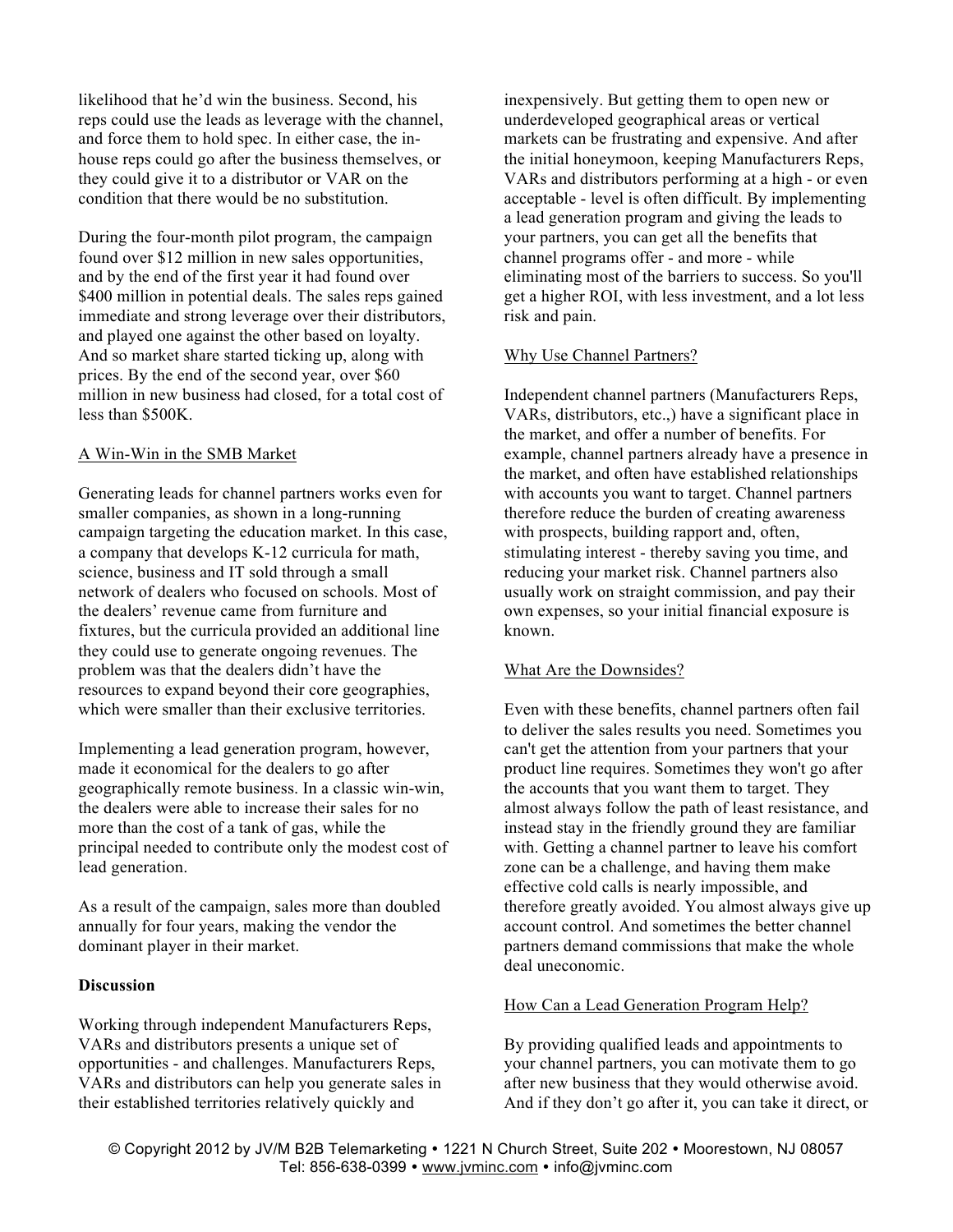give it to a partner who will go after it (depending on how your channels are set up).

By providing the leads, you can dramatically reduce substitution in cases where the channel partner handles competitive products – because you "own"

the lead. And by generating the lead early in the buying cycle, you can greatly increase the chances of getting specced in or controlling the RFP, further minimizing substitution.

This is summarized in Table 1, below:

| Challenge             | Description                           | Solution                                           |
|-----------------------|---------------------------------------|----------------------------------------------------|
| Channel               | Channel Partners are typically        | A lead generation program can quickly get you      |
| Partners Can't        | comfortable with their established    | into new accounts where neither of you have a      |
| or Won't Take         | accounts. But if you need them to     | presence - enabling you to increase your           |
| You into New          | go after anything new, they can't, or | market, and your market share.                     |
|                       |                                       |                                                    |
| Accounts              | won't, do it. Many won't even make    |                                                    |
|                       | cold calls, or do prospecting.        |                                                    |
| With Channel          | If the Channel Partner brought you    | By initiating the relationship with the prospect,  |
| Partners, You         | in, they "own" the account. This      | a lead generation program can insure that you      |
| Often Give Up         | often leaves you at a disadvantage,   | own the account, and the territory. It can keep    |
| Account               | especially in margin, but also in     | you plugged in, so you don't lose account          |
| Control               | leverage and knowing the pulse of     | control. And feedback is untainted, so you'll      |
|                       | the market.                           | always know what's really going on.                |
| Channel               | If you're missing out on business     | By generating leads for your partners, you can     |
| Partners Are          | because the Channel Partners are      | dictate the terms of the relationship. But they'll |
| More                  | unmotivated, too challenged, or       | also be more motivated and loyal. And lead         |
| <b>Expensive Than</b> | already too busy, you're leaving      | generation programs are far less costly than       |
| You Think             | valuable revenue opportunities on     | events, spiffs and even training.                  |
|                       | the table                             |                                                    |
| Channel               | Every company that uses Channel       | A program can be customized by territory, so       |
| Partners Vary         | Partners has good ones and bad        | you can build a high-performing team quickly       |
| Greatly in            | ones. As a result, one-size-fits-all  | and painlessly, or build a territory in-house to   |
| Quality               | programs seldom work.                 | attract better reps when replacing lower           |
|                       |                                       | performing Channel Partners.                       |

# **Table 1 - Channel Management Challenges and Solutions**

By implementing a lead generation program for your Channel Partners, you get control of your channel, and your market. (Remember: "He who has the gold makes the rules," and there is no gold worth more than a good lead.) You can direct where your Channel Partners go, if you need to; and if they balk, you can simply give the lead to someone else, or go direct. (Actually, just having the option will usually keep them motivated.)

But more importantly (and especially when the relationship between the parties is positive) by providing leads for your Channel Partners, you'll be seen as the ideal strategic partner - one that is truly committed to your mutual success. It is, in fact, the single, most powerful element you can put into the relationship. (In fact, it's actually more important than product training.) The Channel Partners will increase

their revenues, you'll get more sales, and your partners will show their appreciation in long-term loyalty, attention and performance.

From a "channel management" perspective, a good lead generation program can also help you with the critical communications challenges. This is because it can deal directly with each Channel Partner's rep on your behalf, help set schedules, callbacks and followups, and make sure nothing falls through the cracks. It's win-win, with minimal cost and effort.

And from an internal management perspective, a lead generation program can easily bridge the gap between marketing and sales. If Marketing runs the channel program, it can sensitize them to the "real world" issues of the salespeople who actually make the sales calls. And if Sales runs the channel